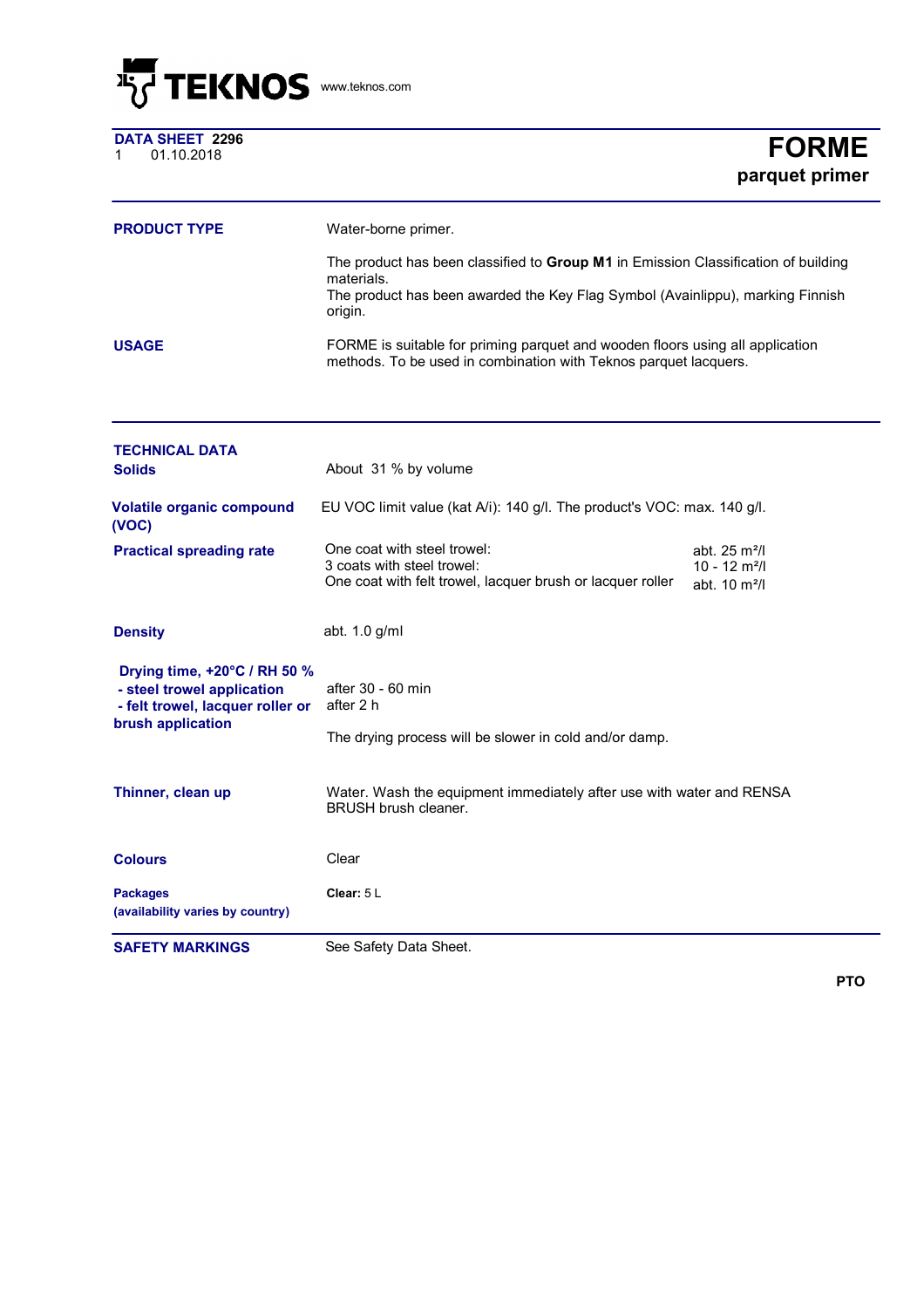| <b>DIRECTION FOR USE</b>                      |                                                                                                                                                                                                                                                                                                              |
|-----------------------------------------------|--------------------------------------------------------------------------------------------------------------------------------------------------------------------------------------------------------------------------------------------------------------------------------------------------------------|
| <b>Surface preparation and</b><br>application | Sand the wooden surface properly, finish with sandpaper n:o 100 or finer. Fill the gaps with<br>GAP Parquet putty during the intersanding process. After finishing sanding, apply a coat of<br>FORME primer with a stainless steel trowel, felt trowel, lacquer brush or roller.                             |
|                                               | Steel trowel application: Apply 3–4 coats. If needed, intersand between coats with, for<br>example, abrasive net or sandpaper grit 120.                                                                                                                                                                      |
|                                               | Felt trowel, lacquer roller or brush application: Apply one coat. Intersand between coats<br>with, for example, abrasive net or sandpaper grit 120. If needed, apply another coat with a<br>steel trowel.                                                                                                    |
|                                               | After priming, finish with Teknos water-based parquet lacquer.                                                                                                                                                                                                                                               |
|                                               | Water-borne primers may cause slight swelling of the wooden surface. If an absolutely<br>smooth surface is desired, sand the surface lightly after the first lacquer coat.                                                                                                                                   |
|                                               | Ensure that the primer has fully dried before applying the top lacquer.                                                                                                                                                                                                                                      |
| <b>Application conditions</b>                 | The surface to be varnished has to be dry.<br>The moisture content of the wood should be $7 \pm 2$ % by weight.<br>The temperature of the air, the surface and the lacquer shall be above $+18$ - 24 $\degree$ C and the<br>relative humidity of the air 40 - 60% during the time of application and drying. |
| <b>ADDITIONAL INFORMATION</b>                 | Storage time: in unopened containers, above $+1^{\circ}$ C, for 1 year.<br><b>MUST NOT FREEZE.</b>                                                                                                                                                                                                           |

The information of this data sheet is based on laboratory tests and practical experience. The figures are for guidance only and depend on, for example, colour and gloss. As we have no control over the use and application conditions, we are only responsible for the quality of the product and guarantee that it conforms to our quality control. We accept no liability for any loss or damage resulting from the application of the product contrary to the directions or the intended use. The latest versions of our data sheets, material safety data sheets and system sheets are on our home pages www.teknos.com.